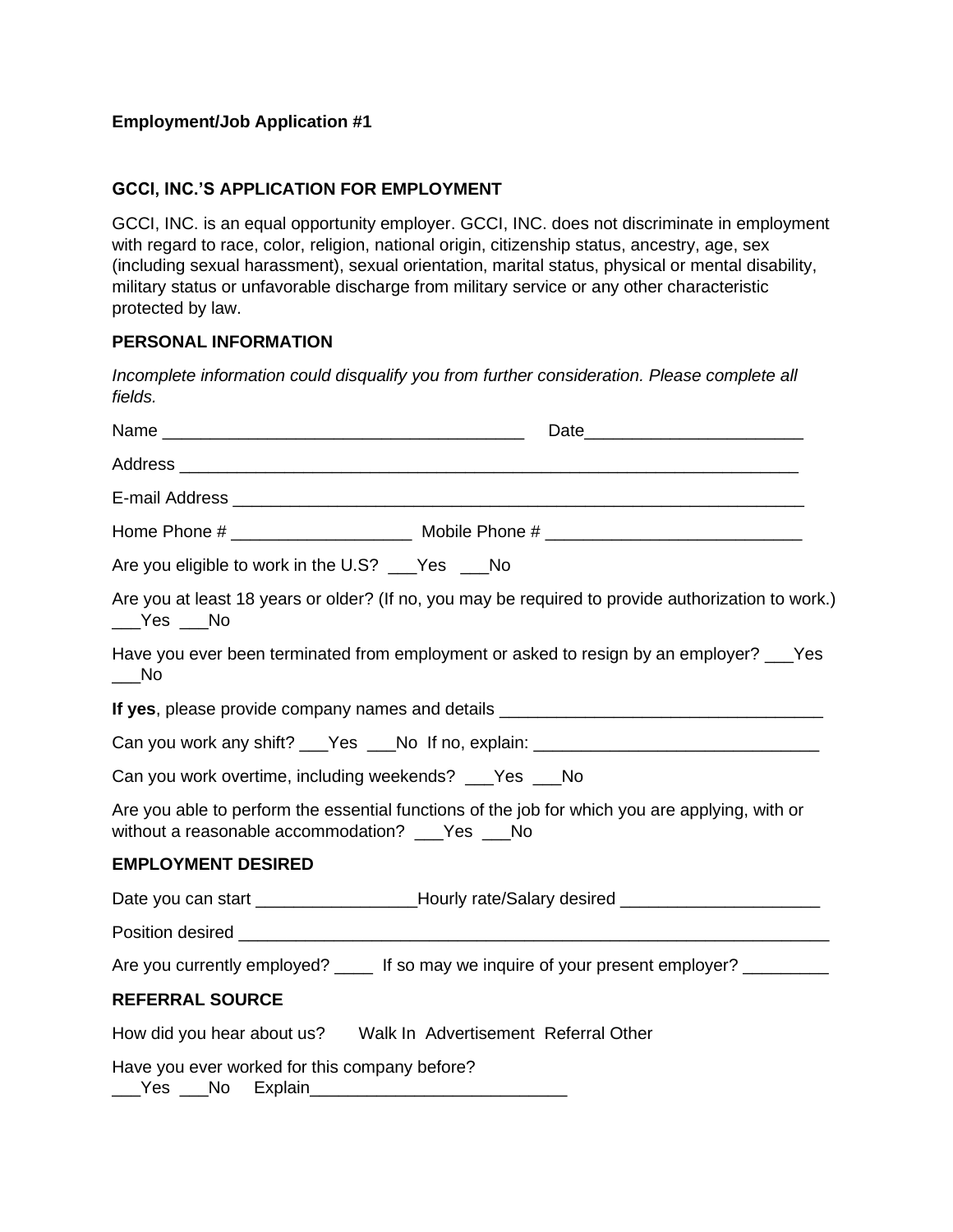Do you know anyone who works for our company? Yes No If yes, who? \_\_\_\_\_\_\_\_\_\_\_\_\_\_

| <b>EDUCATION</b>                               | Name and location of school | <b>Degree</b><br><b>Received</b> | <b>Subjects</b><br>studied/Major |
|------------------------------------------------|-----------------------------|----------------------------------|----------------------------------|
| High School                                    |                             |                                  |                                  |
| College or University                          |                             |                                  |                                  |
| Trade, Business or<br>Correspondence<br>School |                             |                                  |                                  |

**EMPLOYMENT HISTORY** Include your last seven (7) years of employment history, including periods of unemployment, starting with the most recent and working backwards in time. *Incomplete information could disqualify you from further consideration.*

| From                              | To             | <b>Employer Name</b>                                            | <b>Telephone</b> |  |
|-----------------------------------|----------------|-----------------------------------------------------------------|------------------|--|
| <b>Job Title</b>                  |                | <b>Address</b>                                                  |                  |  |
| Immediate supervisor and<br>title |                | Summarize the nature of work performed and job responsibilities |                  |  |
|                                   |                |                                                                 |                  |  |
| Reason for leaving                |                |                                                                 |                  |  |
| From                              | To             | Employer                                                        | <b>Telephone</b> |  |
| <b>Job Title</b>                  |                | <b>Address</b>                                                  |                  |  |
| Immediate supervisor and<br>title |                | Summarize the nature of work performed and job responsibilities |                  |  |
|                                   |                |                                                                 |                  |  |
| Reason for leaving                |                |                                                                 |                  |  |
| From                              | To             | Employer                                                        | Telephone        |  |
| <b>Job Title</b>                  | <b>Address</b> |                                                                 |                  |  |
| Immediate supervisor and<br>title |                | Summarize the nature of work performed and job responsibilities |                  |  |
|                                   |                |                                                                 |                  |  |
| Reason for leaving                |                |                                                                 |                  |  |